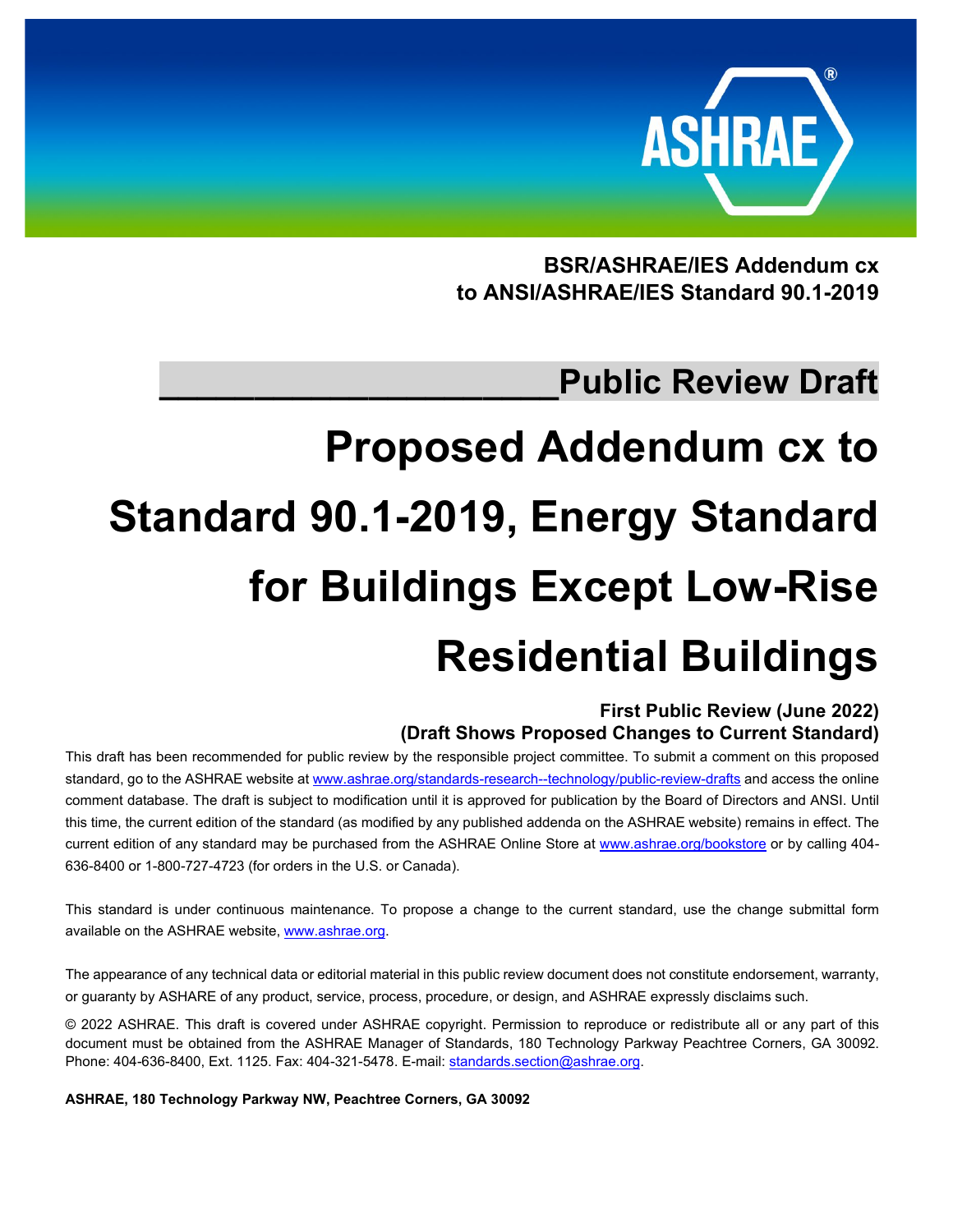BSR/ASHRAE/IES Addendum cx to ANSI/ASHRAE Standard 90.1-2019, *Energy Standard for Buildings Except Low-Rise Residential Buildings* First Public Review Draft

#### **© 2022 ASHRAE**

*This draft is covered under ASHRAE copyright. The appearance of any technical data or editorial material in this publication document does not constitute endorsement, warranty, or guaranty by ASHRAE of any product, service, process, procedure, design or the like and ASHRAE expressly disclaims such. Permission to republish or redistribute must be obtained from the MOS.*

**(This foreword is not part of this standard. It is merely informative and does not contain requirements necessary for conformance to the standard. It has not been processed according to the ANSI requirements for a standard and may contain material that has not been subject to public review or a consensus process. Unresolved objectors on informative material are not offered the right to appeal at ASHRAE or ANSI.)**

### **FOREWORD**

This addendum involves select Normative References that were not correctly addressed by previous updates in addendum CM. During public review of Addendum CM, commenters identified several additional Normative References to be corrected for the following organizations:

Air Conditioning, Heating and Refrigeration Institute (AHRI) International Organization for Standardization (ISO)

These changes are being proposed separately from Addendum CM to ensure the original reference update does not experience delays in publication.

*[Note to Reviewers: This addendum makes proposed changes to the current standard. These changes are indicated in the text by underlining (for additions) and strikethrough (for deletions) except where the reviewer instructions specifically describe some other means of showing the changes. Only these changes to the current standard are open for review and comment at this time. Additional material is provided for context only and is not open for comment except as it relates to the proposed changes.]*